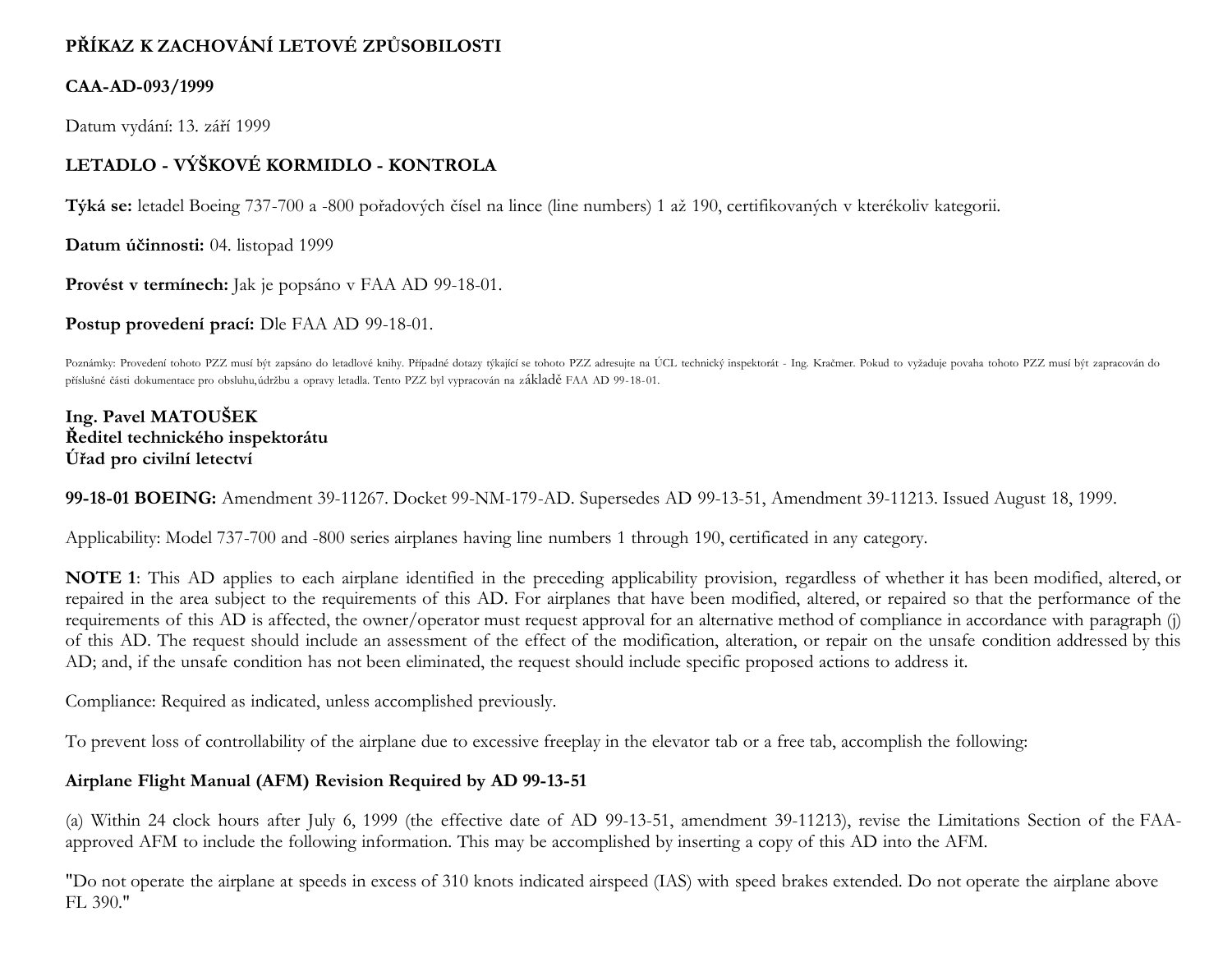## **Action in Event of Speed Brake Deployment**

(b) In the event of deployment of the speed brakes at speeds in excess of 310 knots IAS, prior to further flight after landing, accomplish the requirements of paragraph (c) of this AD.

#### **Inspection and Check Required by AD 99-13-51**

(c) Within 10 days after July 6, 1999, perform a high frequency eddy current (HFEC) inspection of the elevator tab mast fitting of the left and right elevator tab assembly to detect cracking, and a one-time elevator tab freeplay check to detect freeplay of the elevator tab, in accordance with Boeing Alert Service Bulletin 737-55A1068, dated June 9, 1999, or Revision 1, dated June 11, 1999.

(1) If no cracking is found in the elevator tab mast fitting, repeat the HFEC inspection thereafter at intervals not to exceed 15 days, until accomplishment of the actions required by paragraph (g) of this AD. After the effective date of this AD, only the HFEC and detailed visual inspection required by paragraph (f) of this AD shall be accomplished.

(2) If any cracking is found in the elevator tab mast fitting, prior to further flight, accomplish the requirements of paragraph (h) of this AD.

(3) If any freeplay is found that is outside the limits specified in the alert service bulletin, prior to further flight, perform corrective actions in accordance with the alert service bulletin.

**NOTE 2**: Boeing Alert Service Bulletin 737-55A1068, dated June 9, 1999, references Boeing Model 737-600/-700/-800 Maintenance Manual (AMM), Subjects 27-09-91, 27-31-00, and 51-21-99; 737 Nondestructive Test (NDT) Manual D6-37239, Part 6, Subject 55-00-00; 737 Structural Repair Manual (SRM) Subject 51-20-81; and Operations Manual Service Bulletin D6-27370-TBC ("Elevator Tab Operational Limitations"), dated June 10, 1999; as additional sources of service information to accomplish certain requirements of this AD.

### **New AFM Revision**

(d) Within 24 clock hours after the effective date of this AD, revise the Limitations Section of the FAA-approved AFM to include the following information. This may be accomplished by inserting a copy of this AD into the AFM. Following accomplishment of this AFM revision, remove the AFM revision required by paragraph (a) of this AD from the Limitations Section of the FAA-approved AFM.

"Except as otherwise provided for in the AFM emergency procedures, do not operate the airplane at speeds in excess of 310 knots indicated airspeed (IAS) with speed brakes extended. Do not operate the airplane above FL 390."

### **Action in Event of Speed Brake Deployment**

(e) In the event of deployment of the speed brakes at speeds in excess of 310 knots IAS, prior to further flight after landing, accomplish the requirements of paragraph (f) of this AD.

### **Inspections and Check**

**NOTE 3**: Accomplishment of the initial HFEC inspection and check required by paragraph (c) of this AD, prior to the effective date of this AD, in accordance with Boeing Alert Service Bulletin 737-55A1068, dated June 9, 1999, is considered acceptable for compliance with the HFEC inspection,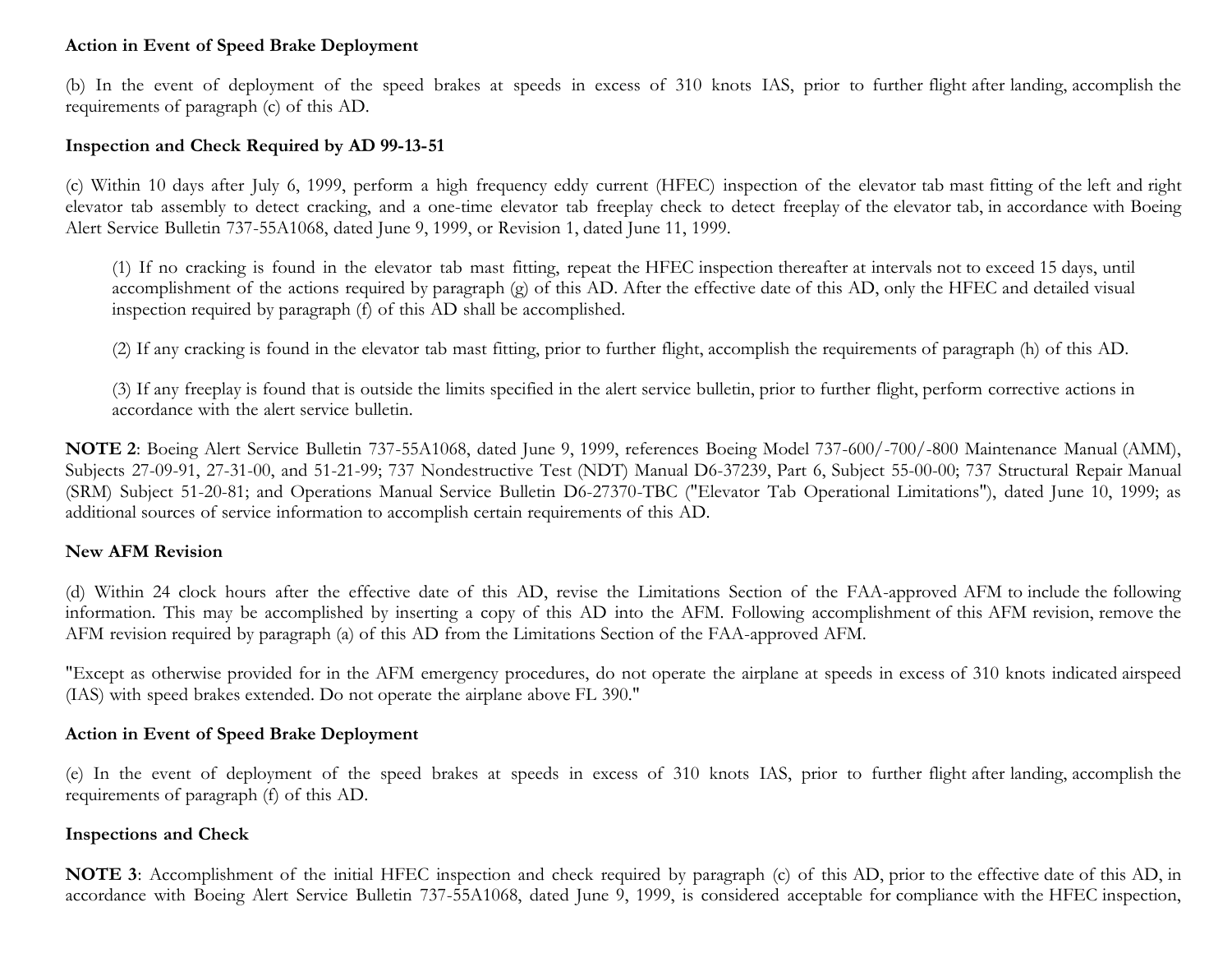detailed visual inspection, and one-time freeplay check required by paragraph (f) of this AD.

(f) Within 10 days after the effective date of this AD, perform an HFEC inspection and a detailed visual inspection of the elevator tab mast fittings of the left and right elevator tab assemblies to detect cracking, and a one-time elevator tab freeplay check to detect freeplay of the elevator tabs, in accordance with Boeing Alert Service Bulletin 737-55A1068, Revision 1, dated June 11, 1999. Accomplishment of these actions terminates the inspections and checks required by paragraph (c) of this AD.

(1) If no cracking is found in any elevator tab mast fitting, repeat the HFEC and detailed visual inspections thereafter at intervals not to exceed 15 days, until accomplishment of the actions required by paragraph (g) of this AD.

(2) If any cracking is found in any elevator tab mast fitting, prior to further flight, accomplish the replacement action required by paragraph (h) of this AD.

(3) If any freeplay is found in any elevator tab, which is outside the limits specified in the alert service bulletin, prior to further flight, perform corrective actions in accordance with the alert service bulletin.

**NOTE 4**: For the purposes of this AD, a detailed visual inspection is defined as: "An intensive visual examination of a specific structural area, system, installation, or assembly to detect damage, failure, or irregularity. Available lighting is normally supplemented with a direct source of good lighting at intensity deemed appropriate by the inspector. Inspection aids such as mirror, magnifying lenses, etc. may be used. Surface cleaning and elaborate access procedures may be required."

**NOTE 5:** Boeing Alert Service Bulletin 737-55A1068, Revision 1, dated June 11, 1999, references Boeing Model 737-600/-700/-800 Maintenance Manual (AMM), Subjects 27-09-91, 27-31-00, 27-31-34, and 51-21-99; 737 Nondestructive Test (NDT) Manual D6-37239, Part 6, Subject 51-00-00; 737 Structural Repair Manual (SRM) Subjects 51-20-01, 51-20-07, and 51-21-99; and 737-600/-700/-800 Operations Manual Service Bulletin "Elevator Tab Operational Limitations"; as additional sources of service information to accomplish certain requirements of this AD.

### **Time-Limited Modification**

(g) Within 90 days after July 6, 1999, install an additional high-strength fastener on the elevator tab mast fitting in accordance with Boeing Alert Service Bulletin 737-55A1068, dated June 9, 1999, or Boeing Alert Service Bulletin 737-55A1068, Revision 1, dated June 11, 1999. Accomplishment of this modification constitutes terminating action for the requirements of paragraphs (b), (c), and (e) of this AD. Following accomplishment of the installation, the AFM revision required by paragraphs (a) and (d) of this AD may be removed from the AFM. Following accomplishment of the installation, repeat the HFEC and detailed visual inspection required by paragraph (f) of this AD thereafter at intervals not to exceed 90 days, until accomplishment of paragraph (h) of this AD.

### **Optional Terminating Action**

(h) Replacement of the elevator tab mast fittings with new, improved tab mast fittings, in accordance with Boeing Service Bulletin 737-55-1063, dated July 1, 1999, constitutes terminating action for the requirements of this AD.

## **Spares**

(i) As of the effective date of this AD, no person shall install an elevator tab mast fitting, part number (P/N) 183A8400-1 or 183A8400-2, on any airplane.